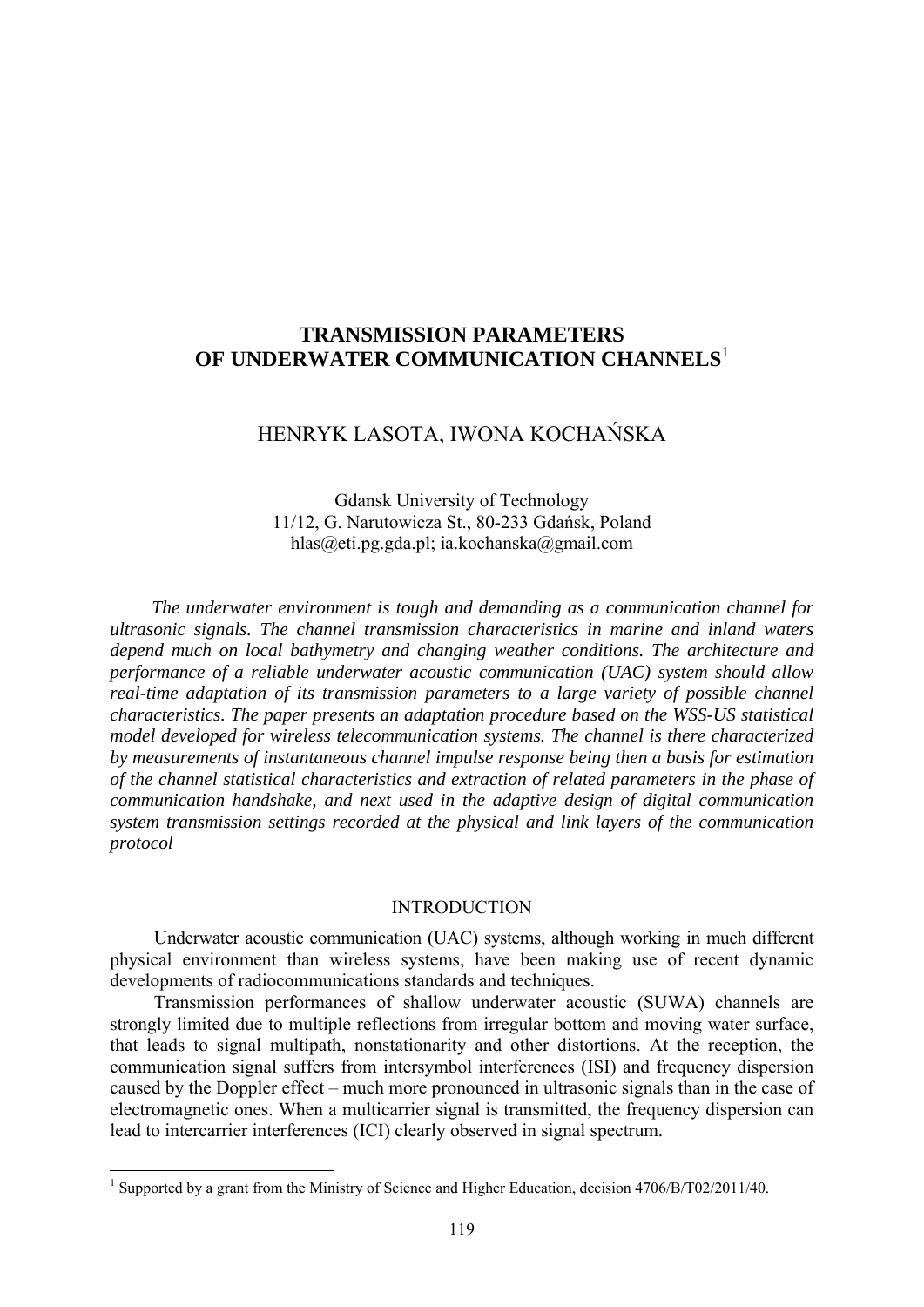In wireless communications, the deviation of the attenuation that a carrier-modulated telecommunication signal experiences due to multipath propagation, is known as radio signal fading. The phenomenon is modeled with statistical tools of analysis. Channel statistics are based on measurements of impulse responses from which statistical characteristics of the first and the second order are analyzed. A set of basic transmission parameters of the channel is calculated, which implies, in turn, a choice of desired properties of communication signalling.

In a practical system, the SUWA channel instantaneous performances are not known and have to be estimated. Hence the channel transmission properties are measured during the so-called handshake phase of transmission protocol, similarly to procedures of wireless electromagnetic systems. The handshake is a procedure at the beginning of a communication, initiating the connection between two correspondents. The measurement of the channel impulse response is an integral part of the handshake sequence. The frequency at which the estimates need to be updated depends on the channel dynamics, be it with 'slow' or 'not-so-slow' variations.

## 1. SHALLOW WATER ACOUSTIC COMMUNICATION

Depending on the site of action of an underwater acoustic communication (UAC) system, there are two basic mechanisms of multiple paths of propagation related to a SUWA channel: (1) reflections from medium boundaries (bottom, water surface and objects in the water), and (2) refraction as a result of non-uniform vertical distribution of sound propagation velocity. In the 'reflection' channel the multipath propagation has a discrete character and the impulse response is quasi-discrete and sparse. Multipath propagation in the 'refraction' channel, in turn, manifests itself in the continuous character of the impulse response.

A signal arriving at an UAC system receiver, consists of many delayed and attenuated replicas of the transmitted waveform. Compared with the transmitted signal, it is considerably spread in time. There is a strong time dispersion observed in the impulse response of a channel with multipath propagation. It causes intersymbol interferences in the received signal, that are observed as frequency selective fading.

Due to the time-variability of a multipath channel, each received signal path induces some random amplitude, phase, and Doppler shift fluctuations. In a typical multipath environment, the received signal is composed of several reflected paths with different path distances and angles of arrival, and the Doppler shift of each arriving path, induced by water surface local movements, is generally different from that of another one. The effect on the received signal is seen as a Doppler spreading of the communication signal spectrum [1–2]. In multicarrier communication systems, strong Doppler spread manifests itself as a fast fading of the received signal in the time domain, or intercarrier interferences in the frequency domain, that significantly reduces the communication performance of the system [3].

Measuring and analyzing a channel's parameters is a necessary step for the design of a successful communication system [4]. Implementation of correctly adopted modulation and coding techniques developed as current standards of wireless telecommunications, to the properties of underwater channels, should significantly improve the quality of underwater acoustic communication. The solutions are searched for the adaptive optimization of the transmitted signal parameters in response to communication channel conditions, for maximizing range, speed and reliability of data transmission in marine and inland waters.

The most favorable communication condition exists when the range is short compared to the water depth. The corresponding deep underwater acoustic (DUWA) channel can be treated as a stable, deterministic one, with no need for statistical modelling. The UAC system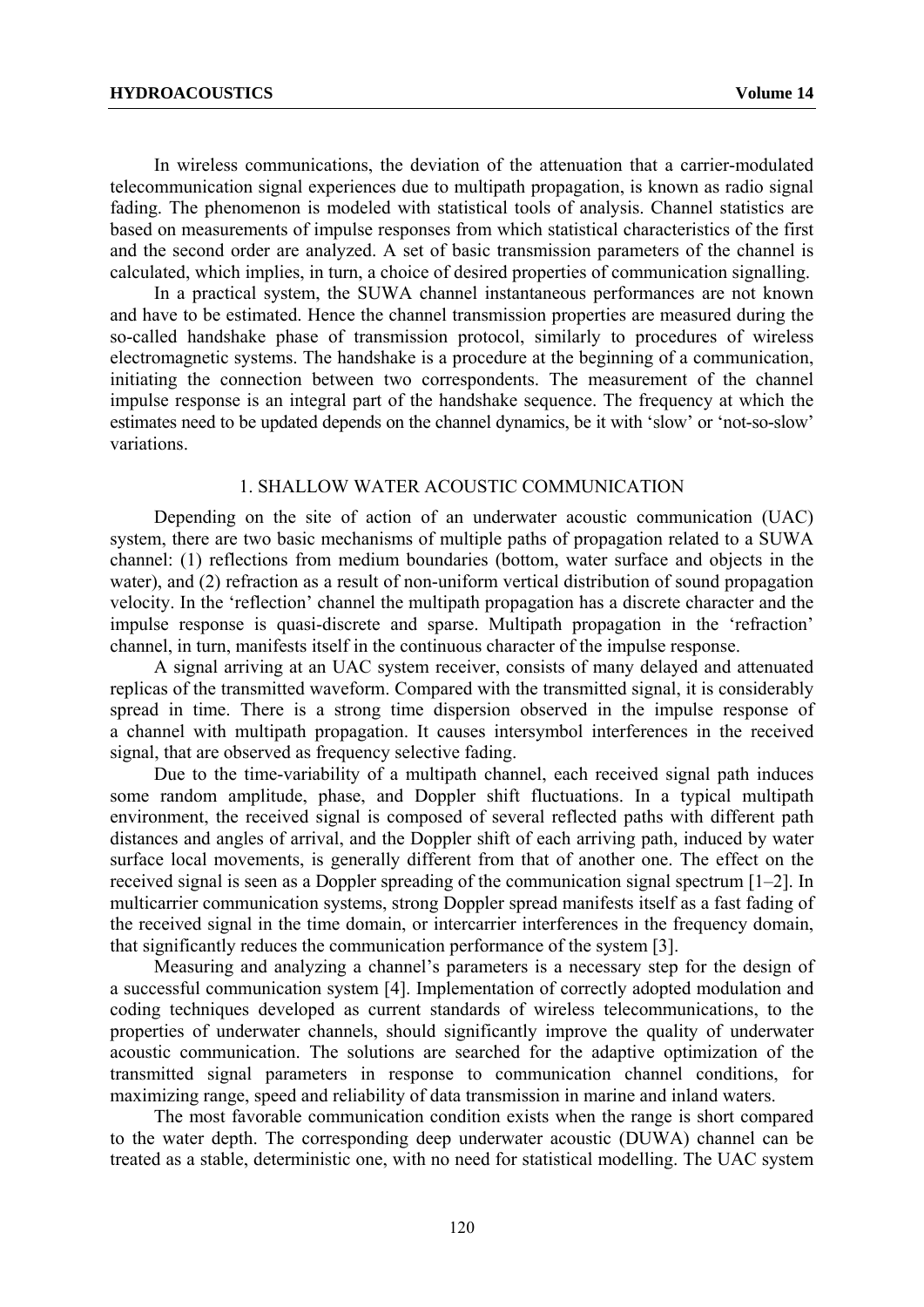delivers then its whole predisposed data rate. Only the frequency and range-dependent attenuation should be taken into account.

In any case, the knowledge of channel features is a foundation of a reliable UAC system design and operation.

#### 2. TRANSMISSION CHANNEL MODELING

There is no typical underwater channel. Each specific environment possesses different characteristics that affect the potential performance of digital communication systems. The adaptation of modern data transmission techniques to ultrasound underwater communication requires assumption of a flexible channel model, which takes into account the diversity of the phenomena occurring in it.

Design 'on the fly' is needed that would follow changes, whether slow or quick. The orthogonal frequency division multiplex (OFDM) scheme is in practice the most promising. Due to the complexity of acoustic wave propagation mechanism, it is practically impossible to construct a deterministic model for an underwater communication channel. The number of cases determined by the position of potentially moving transmitter and receiver, bathymetric terrain configuration, possible obstructions, moving water surface causing the reflection and diffraction is practically unlimited. A statistical approach in this case turns out to be the only option; hence a need to treat the channel impulse response as a stochastic process. Furthermore, the model should be universal. It can not refer to one specific example of the channel, but has to reflect statistically the situations that may occur during signal transmission from the transmitter to the receiver.

The model is adopted where variations of signals arriving with different delays are treated as uncorrelated, and correlation properties of the channel – as stationary. In other words, the so-called WSS-US assumption is made, meaning that the channel is stationary in a wide-sense (Wide-Sense Stationary), and that the multipath scattering is uncorrelated (Uncorrelated Scattering). In wireless telecommunication, the statistical description of a communication channel is simplified. It turns out, however, to be an appropriate assumption for most of radio channels [3, 5, 11]. Real UAC channels are hardly ever WSS-US, as illustrated in [6]. However, the rationale of the WSS-US modeling is that over a restricted period of time this assumption is reasonably satisfied [7].

The WSS-US model allows for simultaneous modeling of time dispersion (leading to the frequency selectivity of the channel) and time variability (resulting in frequency dispersion). Functions of the WSS-US model are defined in time and frequency domain using four variables: relative time between impulse response measurements Δ*t* , relative frequency component of signal spectrum  $\Delta f$ , time delay  $\tau$  of multipath components of impulse response and Doppler frequency shift  $\nu$ . The variables are, pair by pair, dual domains of Fourier transformations (Table 1).

| variable                                  | symbol                 | relation                                        |  |
|-------------------------------------------|------------------------|-------------------------------------------------|--|
| difference between moments of impulse     | $\Delta t = t_1 - t_2$ | $\Lambda t \stackrel{F}{\longleftrightarrow} V$ |  |
| response measurements                     |                        |                                                 |  |
| difference between spectral components of | $\Delta f = f_1 - f_2$ | $\Delta f \longleftrightarrow^F \tau$           |  |
| impulse response                          |                        |                                                 |  |
| time delay                                |                        | $\tau \longleftrightarrow \Delta f$             |  |
| Doppler shift                             | ν                      |                                                 |  |

Table 1. Domains of WSS-US functions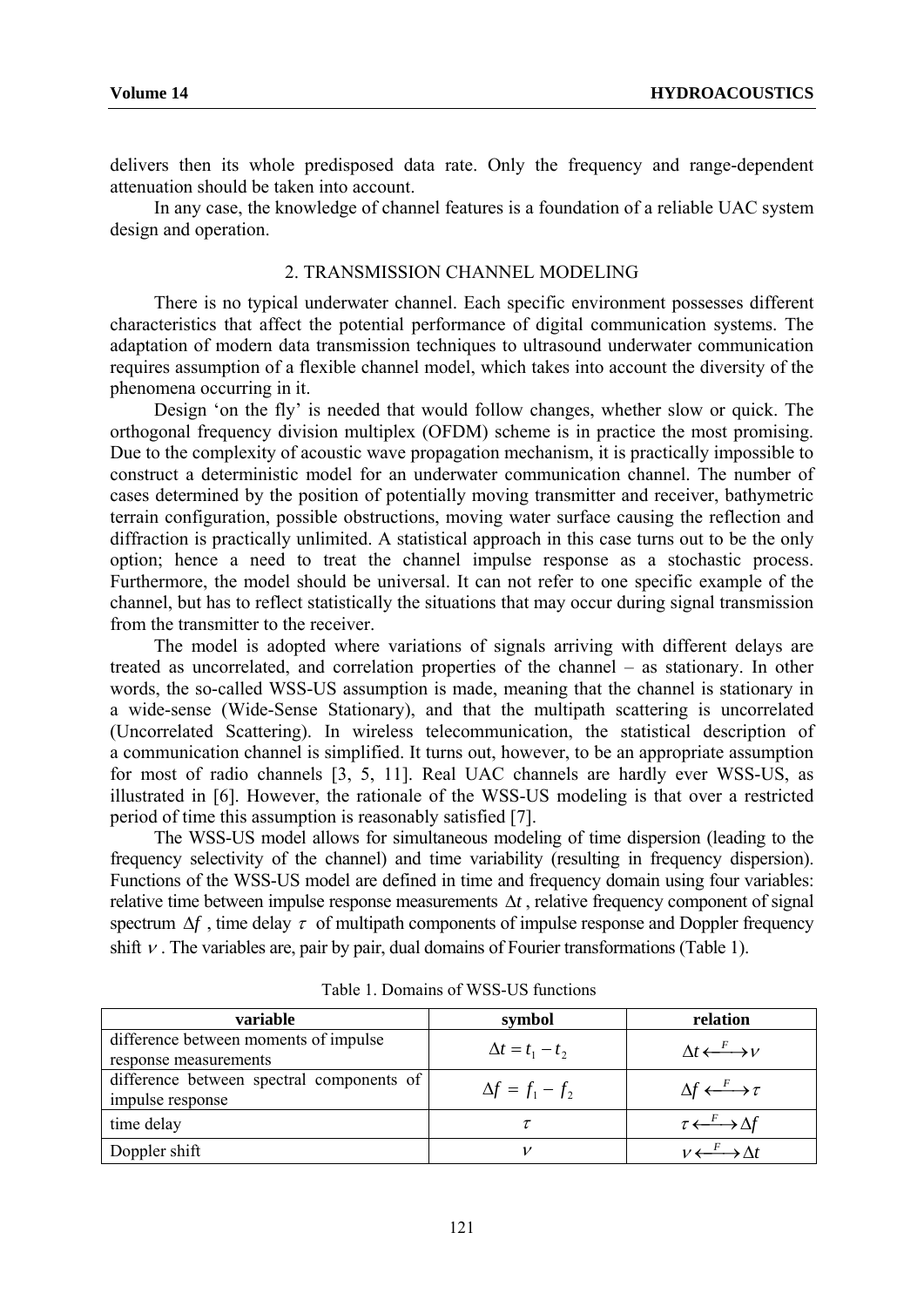It is assumed that nonstationary channel impulse response (Fig. 1), represented by the complex Gaussian process  $h(\tau; t)$ , is a zero-mean function for all  $t$  and  $\tau$ . It is wide-sense stationary (WSS) in  $t$ , that refers to the channel time-variability, and has uncorrelated scattering in  $\tau$  (US), that refers to the multipath propagation of the transmitted signal.



Fig. 1. An example of time-varying discrete-time impulse response

Under the WSS-US assumption, the correlation function between two multipath components of delay  $\tau_1$  and  $\tau_2$  of impulse responses observed in two different moments  $t_1$ and  $t_2$  can be written as:

$$
\phi_{hh}(\tau_1, \tau_2; t_1, t_2) = E\{h^*(\tau_1, t_1)h(\tau_2, t_2)\} = \phi_{hh}(\tau_1; \Delta t)\delta(\tau_1 - \tau_2)
$$
\n(1)

The correlation function  $\phi_{hh}(\tau_1; \Delta t)$  has a nonzero value only when the delays  $\tau_1$  and  $\tau_2$  are equal. In addition, the value of the correlation function depends only on the difference of impulse response observation times  $\Delta t$ , rather than the absolute time  $t$ .

#### 3. WSS-US CHANNEL MODEL FUNCTIONS AND PARAMETERS

The *scattering function* is defined as the Fourier transform of correlation function  $\phi_{hh}(\tau_1; \Delta t)$ , with respect to the  $\Delta t$  parameter:

$$
S(\tau;\nu) = \int_{-\infty}^{\infty} \phi_{hh}(\tau;\Delta t) e^{-j2\pi\nu\Delta t} d\Delta t
$$
 (2)

The scattering function gives the average power output of the channel as a function of time delay  $\tau$  and Doppler frequency  $V$ , and is the basis for computing the remainder of the WSS-US channel characterization functions (Table 2). Fig. 2 shows the relationship among WSS-US channel functions and parameters.

Time dispersion of the channel is characterized by the *multipath intensity profile*  $\phi_h(\tau)$ , which gives the average power output as a function of time delay  $\tau$ . For a single transmitted impulse, the time  $\tau_{\text{max}}$  between the first and last received component represents the *maximum excess delay*, during which the multipath signal power falls to some threshold level (10 or 20 dB) below that of the strongest component. A more useful measurement of delay spread for communications systems designers is the root mean squared delay  $\tau_{rms}$ , which is the second central moment of  $\phi_h(\tau)$  [3].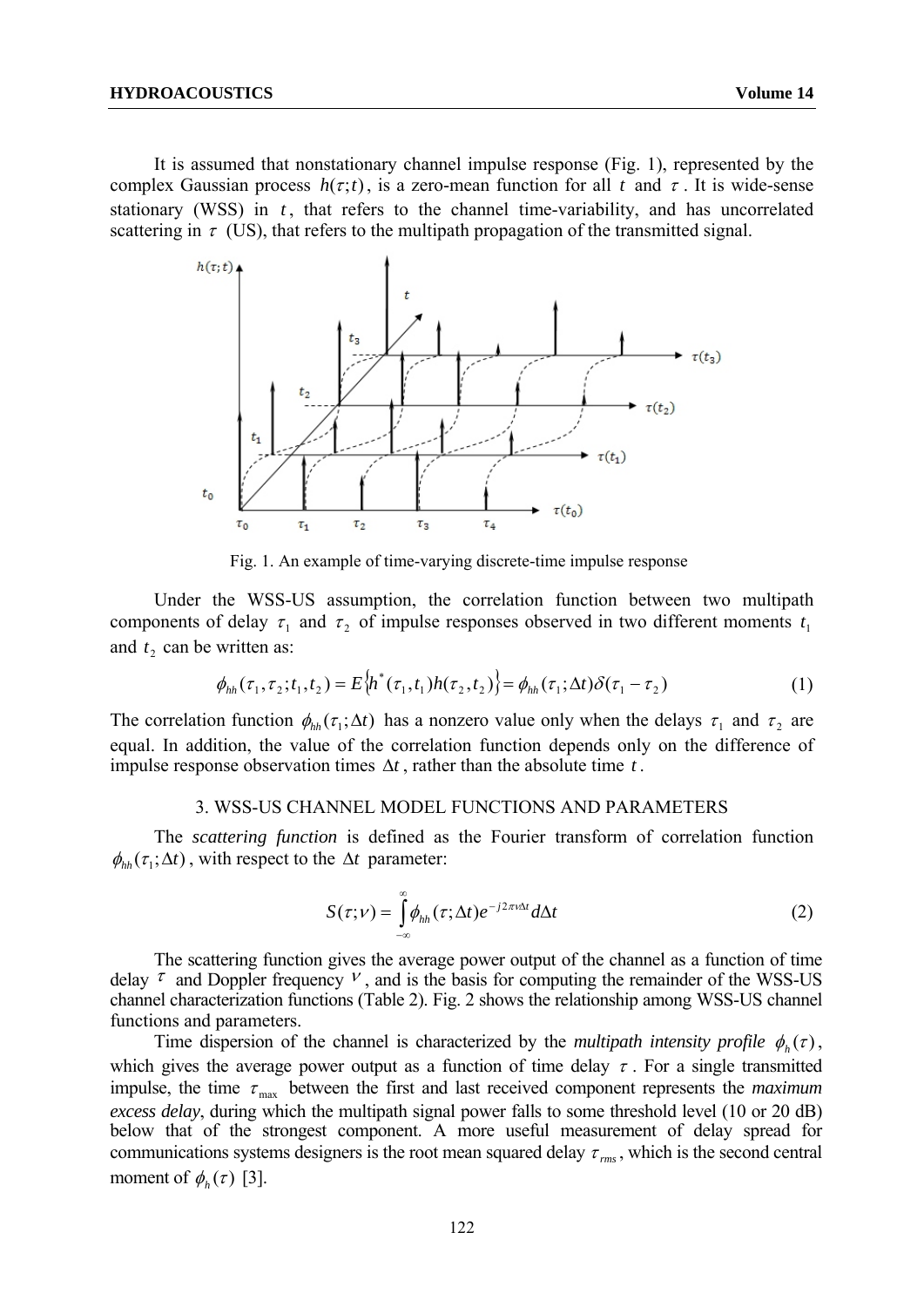| function                                                       | domain       | type of function              | relationship                                                        | associated<br><i>parameter</i>        |
|----------------------------------------------------------------|--------------|-------------------------------|---------------------------------------------------------------------|---------------------------------------|
| multipath intensity<br>profile $\phi_h(\tau)$                  | $\tau$       | average power<br>distribution | $\phi_h(\tau) = \int S(\tau, v) dv$                                 | delay spread<br>$\tau$ <sub>rms</sub> |
| spaced-frequency<br>correlation<br>function $\phi_H(\Delta f)$ | $\Delta f$   | correlation<br>function       | $\phi_H(\Delta f) = \int \phi_h(\tau) e^{-j2\pi\Delta f\tau} d\tau$ | coherence<br>bandwidth $\Delta f_c$   |
| Doppler power<br>spectrum $S_{H}(\nu)$                         | $\mathcal V$ | power density<br>function     | $S_H(v) = \int S(\tau, v) d\tau$                                    | Doppler spread<br>$f_m$               |
| spaced-time<br>correlation<br>function $\phi_{H}(\Delta t)$    | $\Delta t$   | correlation<br>function       | $\phi_H(\Delta t) = \int S_H(v)e^{-j2\pi\Delta t v}dv$              | coherence time<br>$\Delta t$          |

Table 2. Selected functions of WSS-US model

The excess delay spread  $\tau_{rms}$  (or  $\tau_{max}$ ) of the channel places a limit on the duration of a transmission symbol  $T_s$ . If  $\tau_{rms} > T_s$ , the channel exhibits frequency selective fading, which results in channel-induced ISI, and the communication system needs to perform equalization to mitigate the distortion. If  $T_s > \tau_{rms}$ , the channel exhibits flat fading, that does not result in ISI.

*Spaced-frequency correlation function*  $\phi_H(\Delta f)$  describes the frequency variability corresponding to the time dispersion of the channel. It provides a measure of the frequency coherence of the channel. This function indicates the *coherence bandwidth*  $\Delta f_c$ , which is a statistical measure of the range of frequencies over which the channel passes all spectral components with approximately equal gain and linear phase. The coherence bandwidth and rms excess delay are reciprocally related as follows:

$$
\Delta f_c \approx \frac{1}{a \tau_{rms}} \tag{3}
$$

If the coherence bandwidth is defined as the bandwidth over which the spaced-frequency correlation function is above 0.9, then  $a = 50$ . If the definition is relaxed so that the frequency correlation function is above 0.5,  $a = 5$  [3].

The coherence bandwidth  $\Delta f_c$  sets an upper limit on the communication system signaling rate *W* which can be used without suffering frequency-selective distortion. The signal bandwidth *W* should be less than the coherence bandwidth  $\Delta f_c$ :

$$
\Delta f_c > W \approx \frac{1}{T_s} \tag{4}
$$

In such a case the channel affects all the frequency components in a similar manner (Fig. 3).

*Doppler power spectrum*  $S_H(v)$  describes frequency dispersion of the channel, providing the signal intensity as a function of the Doppler shift  $\nu$ . The range of frequencies over which the Doppler power spectrum is essentially nonzero is known as the *Doppler spread*  $f_m$ .

The Doppler spread  $f_m$  (which refers to the channel fading rate), sets a lower limit on the communication system signaling rate *W* , that can be used without suffering fast fading distortion. The bandwidth *W* should be much greater than Doppler spread  $f_m$  (Fig. 3):

$$
W \gg f_m \tag{5}
$$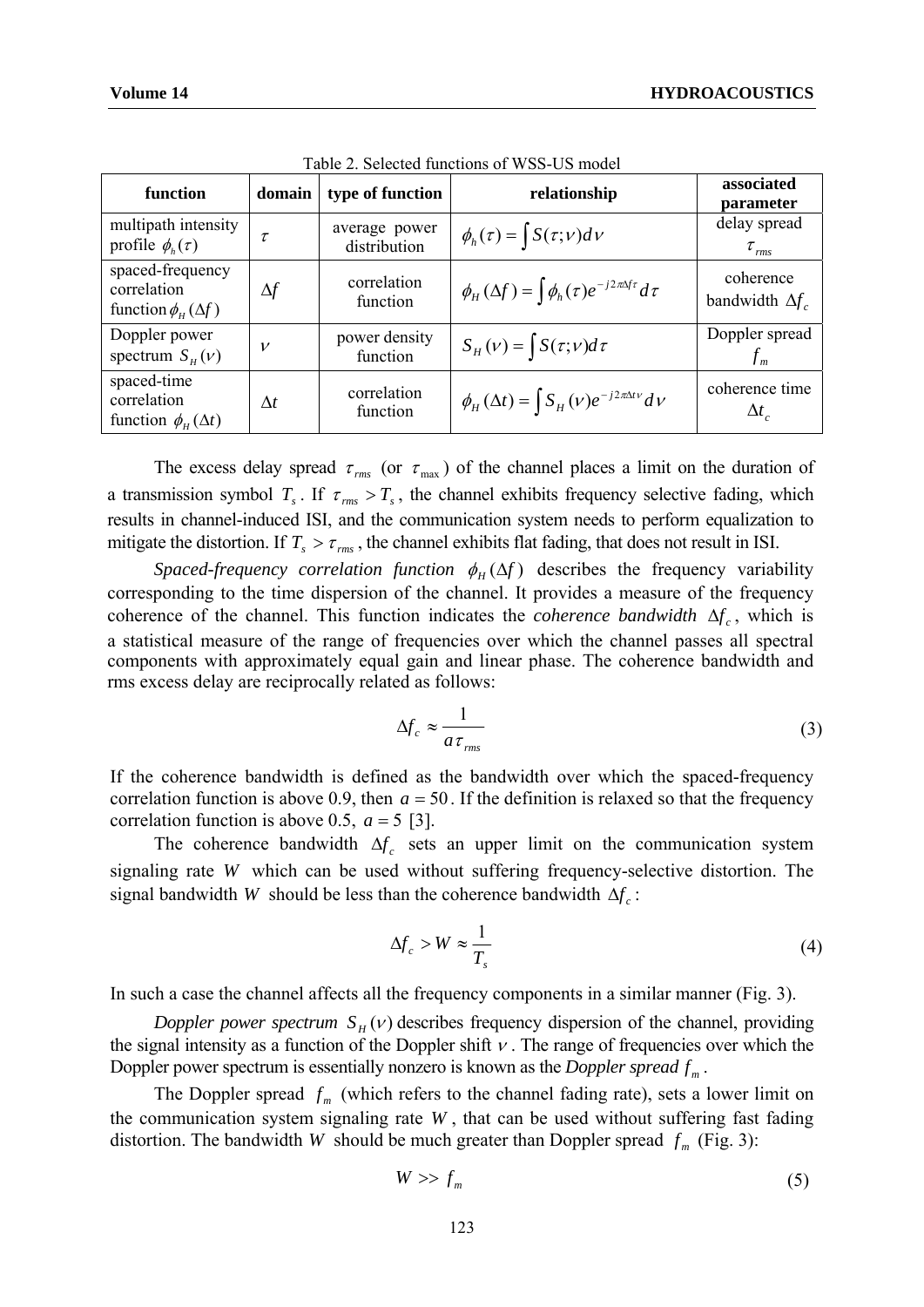

Fig. 2. Relationship among WSS-US channel correlation functions and power density functions [11]

*Spaced-time correlation function*  $\phi_H(\Delta t)$  describes the time variability corresponding to the frequency dispersion of the channel. It is the autocorrelation function of the channel's response to a sinusoid. This function specifies the extent to which there is correlation between the channel's response to a sinusoid sent at time  $t_1$  and the response to a similar sinusoid sent at time  $t_2$ , where  $\Delta t = t_1 - t_2$ . The *coherence time*,  $\Delta t_c$ , is a measure of the expected time duration over which the channel response is essentially invariant. The Doppler spread,  $f_m$ , and the coherence time,  $\Delta t_c$ , are reciprocally related. When  $\Delta t_c$  is defined more precisely as the time duration over which the channel's response to a sinusoid has a correlation greater than 0.5, the relationship between  $\Delta t_c$  and  $f_m$  is defined as [3]:

$$
\Delta t_c = \sqrt{\frac{9}{16\pi f_m^2}} \approx \frac{0.4}{f_m} \tag{6}
$$

The spaced-time correlation function yields the time-variance of the channel in terms of the coherence time  $\Delta t_c$ . If  $T_s > \Delta t_c$ , fast fading degradation occurs, since the channel's conditions change within the duration of a single symbol. As long as the symbol time  $T<sub>s</sub>$  is much shorter than  $\Delta t_c$ , the channel is considered to be a slow fading one.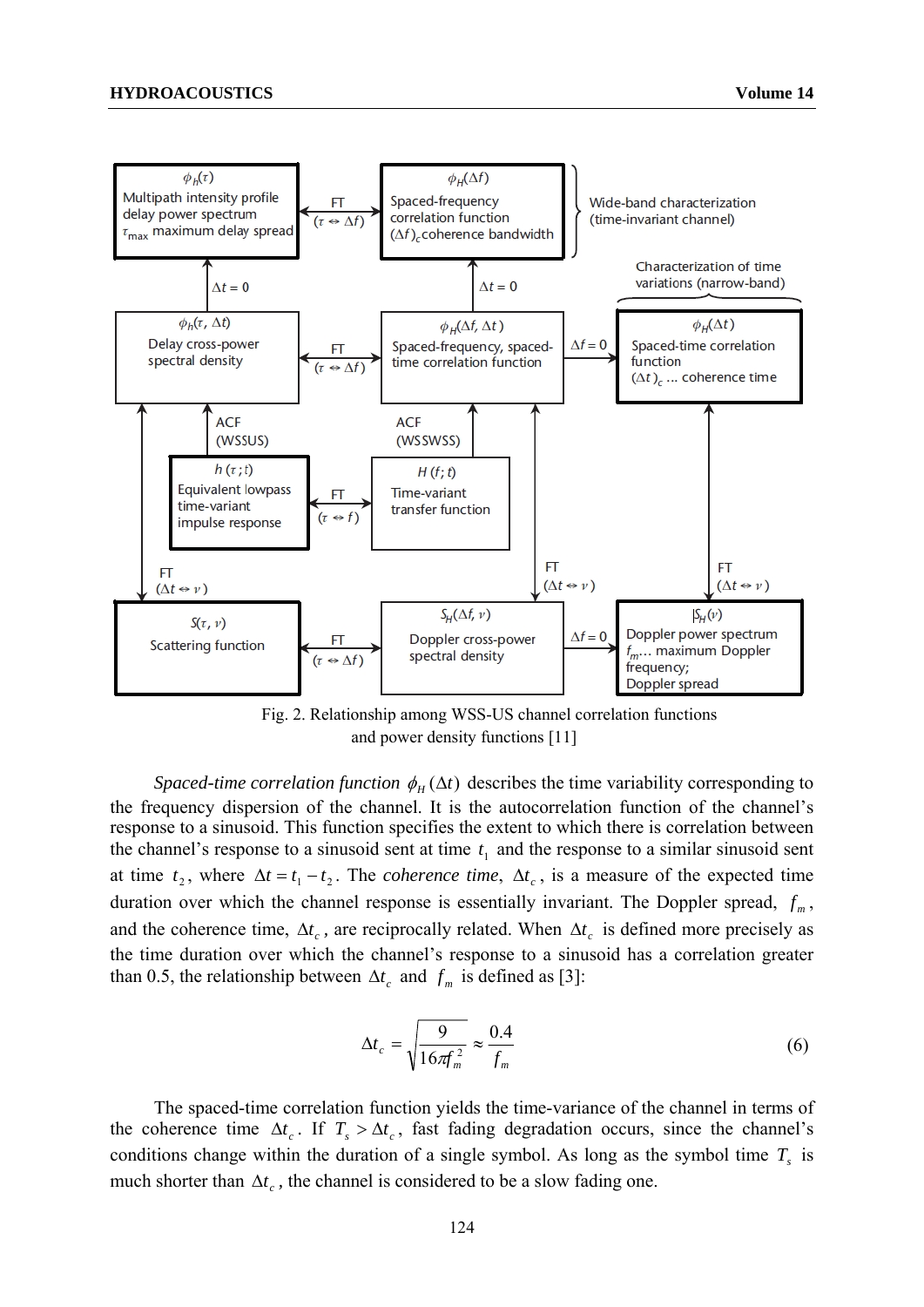

Fig. 3. Frequency- and time-selective, and non-selective channel characteristics, as related to the spectrum of communication signal and its Doppler spread

#### 4. INITIATION OF UAC TRANSMISSION

For communication needs, a WSS-US channel is fully described by the impulse response, frequency characteristics and first- and second-order statistics: correlation functions and power distributions in time and frequency domain. There are several parameters related to the statistical characteristics: delay spread and Doppler-shift spread, coherence bandwidth and coherence time, which are crucial for the process of the design of the physical layer transmission protocol. Depending on the values of statistical parameters calculated from the impulse response measurements, the instantaneous properties of the transmitted signal can be set during the handshake (Fig. 4).

It is necessary to describe the underwater channel in terms of telecommunication channel with a specific, time-variant impulse response  $h(\tau; t)$ , where *t* is a running time indicating subsequent transmission moments and  $\tau$  is a small-scale communication time counted from the start of each transmission. In order to produce the channel's statistical characteristics with enough resolution, the channel needs to be sounded as often as necessary.

The excitation signal and the deconvolution technique used for the channel impulse response measurements, have to maximize the signal-to-noise ratio of the deconvolved impulse response [8]. The signal should have autocorrelation function as similar to the Dirac delta impulse as possible. Moreover, it should be resistant to various kinds of noise. These requirements determine the choice of the correlation measurement method that uses pseudorandom binary signals, such as maximum length sequences (MLS), otherwise broadly used in spread spectrum communications, radar pulse compression technique and architectural acoustics [9, 10].



Fig. 4. Schematic diagram of transmission protocol handshake